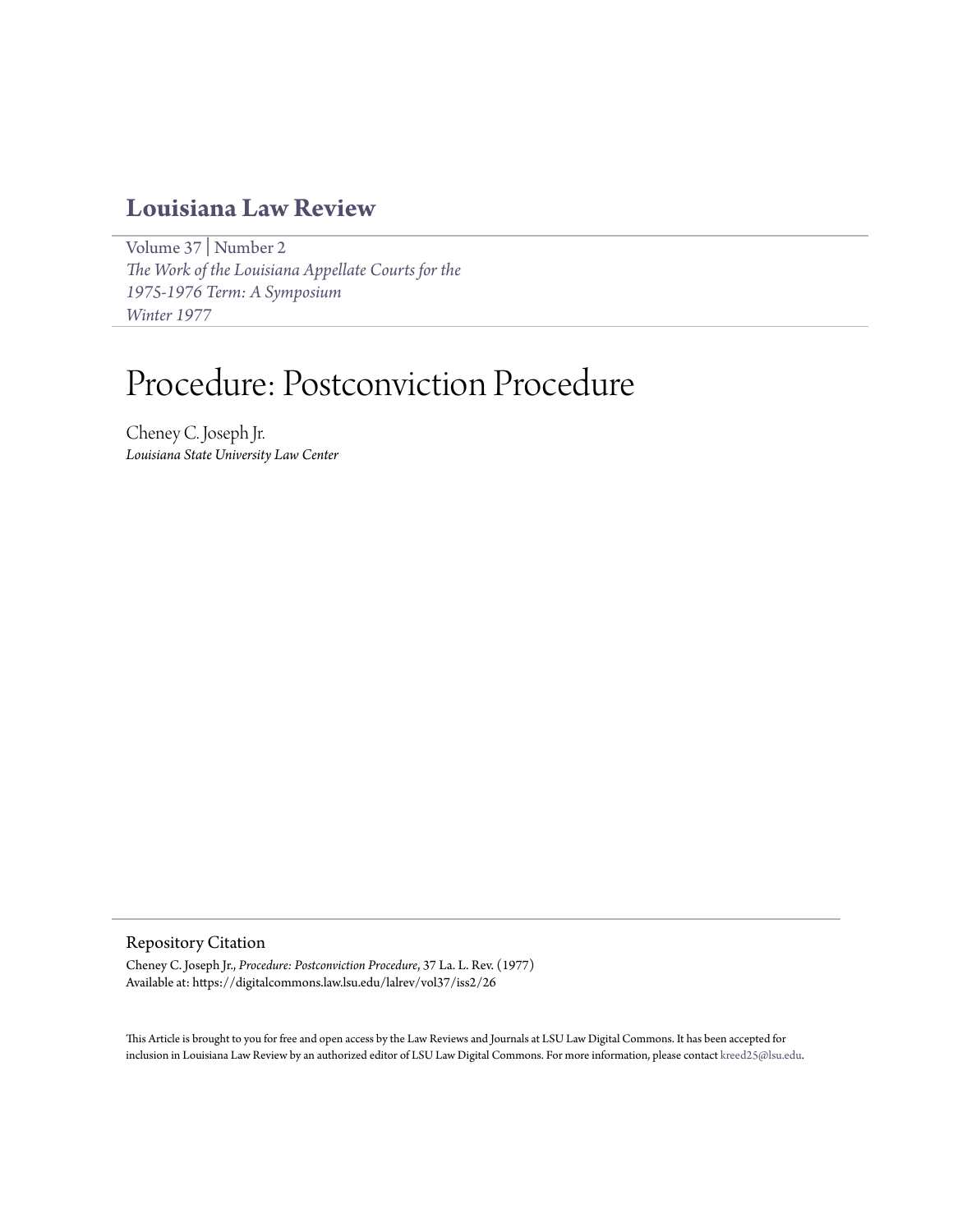### POSTCONVICTION PROCEDURE

Cheney *C. Joseph, Jr. \**

#### APPEALING THE GUILTY PLEA

The defendant who enters a guilty plea may appeal his conviction and sentence just as the defendant convicted following trial.' The critical question is which issues are appealable following the plea of guilty. Earlier cases held that the guilty pleas did not waive jurisdictional defects but did waive most other complaints.<sup>2</sup>

In *State v. Torres*,<sup>3</sup> following the defendant's guilty plea, the court refused to consider the merits of his complaint concerning the failure of the trial court to sustain a pre-trial motion to suppress. However, in *State v. Crosby,'* the court distinguished *Torres* since in *Torres,* the "appeal record did not demonstrate that the plea bargain was conditioned on the accused's right to obtain appellate review of the constitutional invalidity of (what the state there stipulated to be) the principal evidence"<sup>5</sup> against the defendant.

In *Crosby,* the court determined that it would not rigidly apply "the judicially created doctrine"<sup>6</sup> that the guilty plea necessarily constitutes a waiver of all but jurisdictional defects since the Code leaves the court the flexibility to adopt procedures not in conflict with the Code.7 Thus, *Crosby* creates a qualified guilty plea which preserves for appellate review certain properly reserved pre-plea objections. The court recognized that judicial efficiency dictates such a "sensible procedure" **8** when the trial would serve only as an expensive method of preserving the defendant's right to urge certain legal issues after conviction.

The sort of error envisioned is that which "represents a violation of a constitutional or statutory right which, for reasons beyond guilt or innocence, would mandate a reversal of any conviction resulting from a trial.<sup>"9</sup> To apply these limits to such appeals, the court vests the trial judge and the

**9.** *Id.* at **591.**

**<sup>\*</sup>** Associate Professor of Law, Louisiana State University

**I. LA. CODE CRIM.** P. art. 912; State v. Coats, 260 La. 64, 255 So.2d 75 **(1971).**

<sup>2.</sup> State v. Coats, 260 La. 64, 255 So.2d 75 (1971).

<sup>3. 281</sup> So.2d 451 (La. 1973).

<sup>4.</sup> **338** So.2d 584 (La. 1976).

*<sup>5.</sup> Id.* at 587.

*<sup>6.</sup> Id.* at 590.

**<sup>7.</sup> LA. CODE** CRIM. P. art. **3.** *See* State v. Eros Cinema, Inc., **262** La. 706, **264** So.2d **615 (1972).**

<sup>8.</sup> **338** So.2d at 590.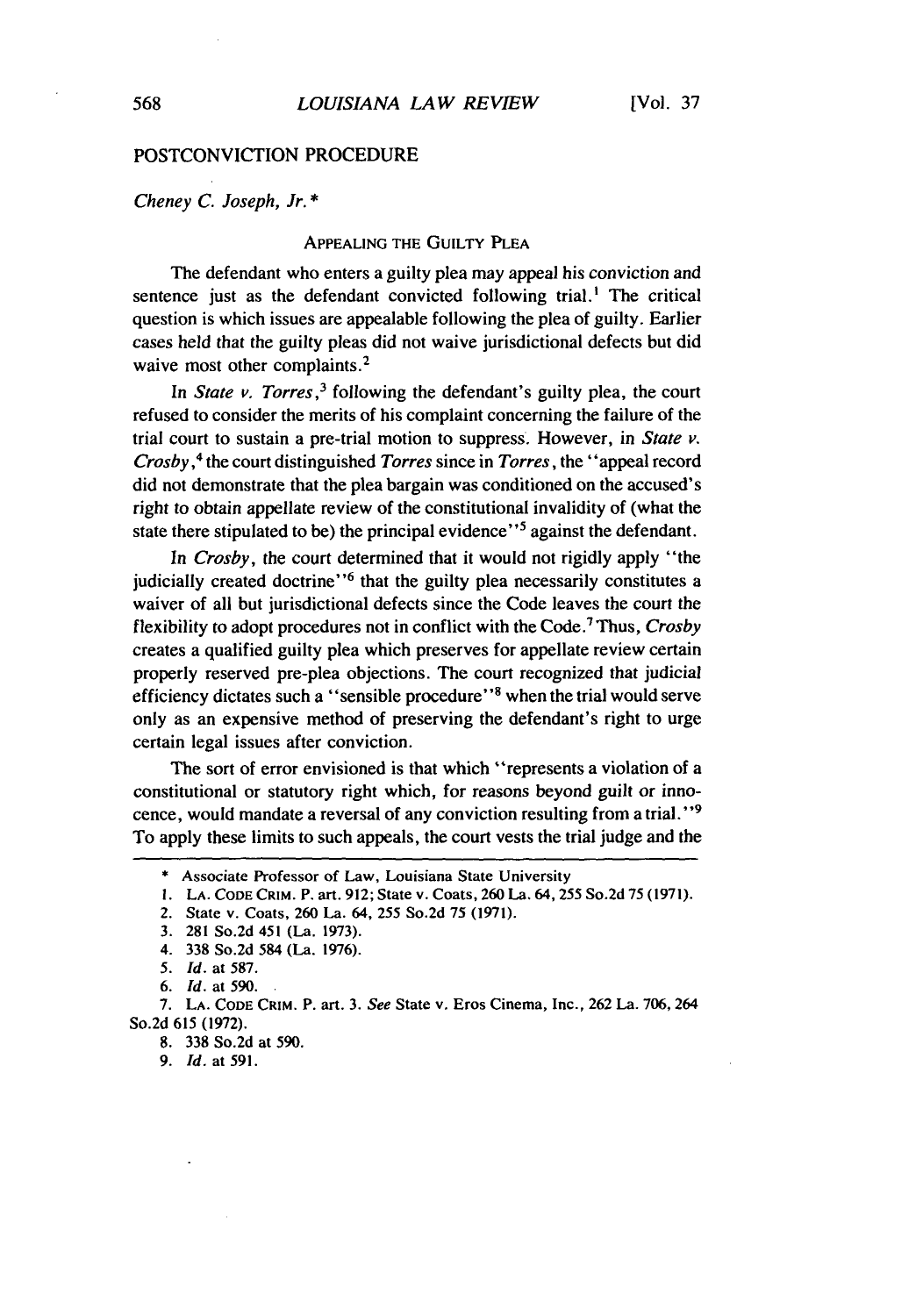district attorney with the discretion to refuse to accept a qualified guilty plea.

With the limitations imposed by the court, the judicially created qualified plea of guilty should provide a workable procedure. There are many cases where the principal issue is the admissibility of certain critical evidence. For example, when a defendant is stopped for a traffic violation resulting in the impounding of his vehicle and consequent discovery of 1000 pounds of marijuana, the sole issue could be the validity of the seizure. If the evidence is admissible, the defendant may see no need to go to trial.

Prior to *Crosby,* the defendant, following an unsuccessful motion to suppress, could have accomplished the same result by waiving trial by  $j$ ury,  $^{10}$  entering into stipulations that witnesses would testify as to certain facts, and agreeing with the district attorney to submit the case to the trial court for a verdict. Following a guilty verdict in such case, an appeal raising an assignment of error based on the denial of a motion to suppress would have been permissible.<sup>11</sup> The court's approach in *Crosby* is simply more direct and sensible.

# APPELLATE REVIEW OF SENTENCE

In Louisiana, the traditional view is that as long as the sentence falls within statutory limits, the trial court's discretion is without review.<sup>12</sup> As the reporter's comment following Code of Criminal Procedure article 878 indicates, the court has not entertained "attacks on the nature and severity of sentences imposed unless the law upon which the conviction and sentence is based is found unconstitutional." 13 However, in a series of recent cases the

However, in *United States v. Mendoza,* 491 F.2d 534 (5th Cir. 1974), in which the defendants unsuccessfully moved to suppress narcotics, the defendants did not plead guilty but followed a different procedure accomplishing substantially the same result. Defendants and the government filed a stipulation for the trial of the defendants, "which stipulation admitted in detail all the facts necessary to support a finding of guilt by the district court of the charges contained in the indictment." *Id.* at 536. In response to the stipulation, the trial court adjudged the accuseds guilty. They appealed, based upon the denial of their pretrial motion to suppress. On appeal, the court of appeals, although affirming the conviction, considered the merits of the defendants' contentions regarding the validity of the search and seizure.

<sup>10.</sup> **LA.** CONsT. art. **1,** § **17; LA. CODE** CRIM. P. art. 780.

Ii. The Fifth Circuit Court of Appeals has recognized such a procedure. In *United States v. Sepe,* 486 F.2d 1044, aff'g 474 F.2d 784 (5th Cir. 1973), the court disapproved of the use of conditional pleas of guilty, or nolo contendere to allow an appeal on non-jurisdictional grounds (such as the trial court's ruling on a motion to suppress). *See also* United States v. Mizell, **488** F.2d 97 (5th Cir. 1973).

<sup>12.</sup> *See* State v. Pierson, 2% So.2d 324 (La. 1974).

<sup>13.</sup> **LA. CODE CRIM.** P. art. 878, comment (a).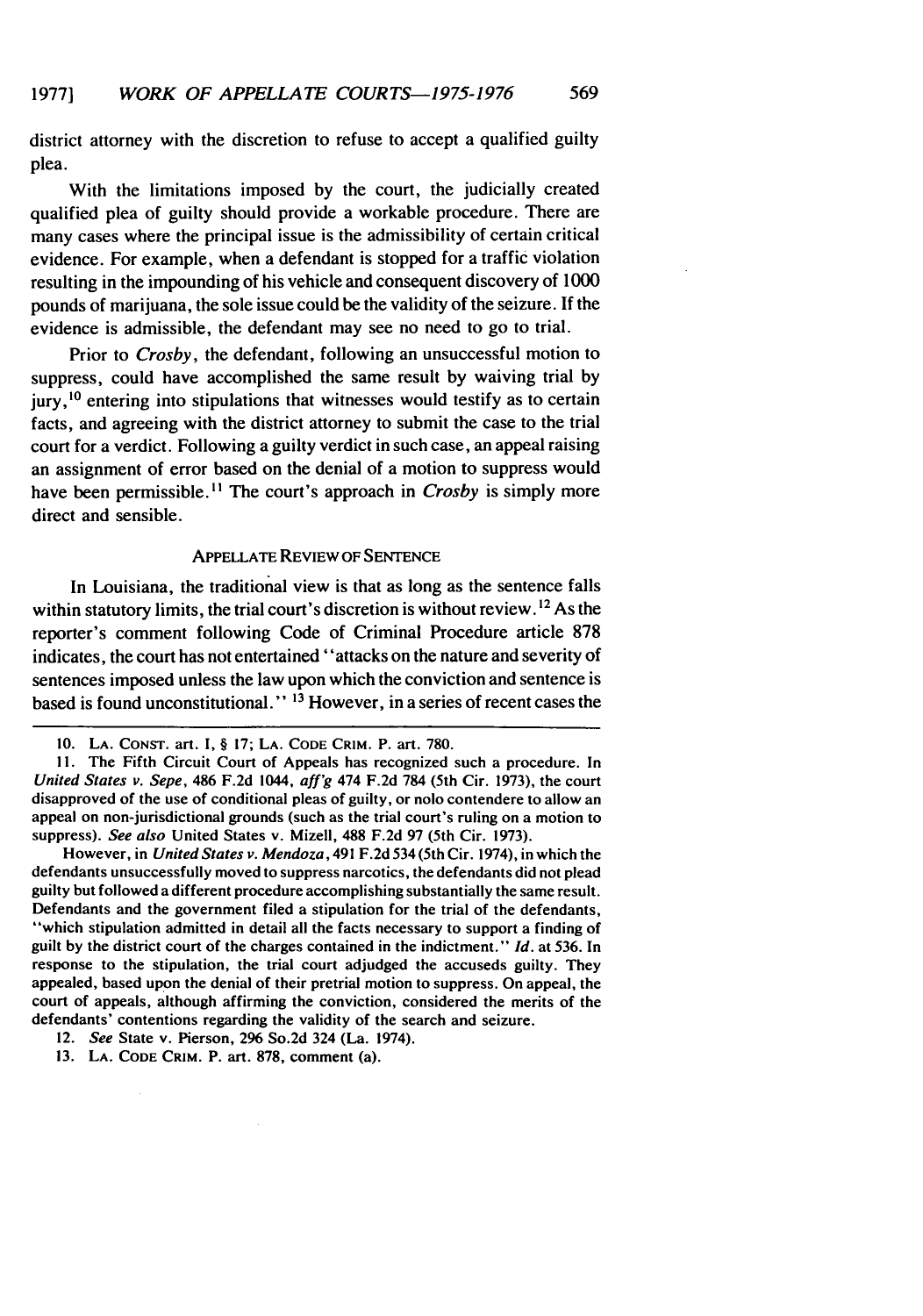court discussed but avoided deciding whether it has the authority under Article **1,** Section 30 of the 1974 Constitution to review the length of sentences imposed by trial courts.

In *State v. Bryant*,<sup>14</sup> an aggravated rape case, in a special concurrence on rehearing, Justice Tate clearly expresses the view that the wording of section 20 of the Declaration of Rights of the Constitution of 1974 requires appellate review of the appropriateness of death sentences. In his view, the court must review the record in each case to determine whether the sentence of death in that case is "excessive, either as for the crime charged or as disproportionate to the crime proved."<sup>15</sup>

The Tate concurrence certainly foreshadowed the United States Supreme Court's approach in its latest round of death penalty cases. 16 The Supreme Court clearly requires that state appellate courts review sentences of death to determine whether the sentence is disproportionate given the circumstances of the case and the character of the defendant. 17

In Act 694 of 1976, the Louisiana Legislature clearly mandates that the court "shall review every sentence of death to determine if it is excessive."<sup>18</sup> By employing the language of Article 1, Section 20 the legislature arguably has recognized the possibility that Louisiana's new constitution, as well as the federal jurisprudence, requires review of sentence at least in the area of death sentences.

Whether the court may review the length of a particular sentence as excessive in light of the facts and circumstances of the case is a more difficult question. In two recent opinions<sup>19</sup> authored by Justice Calogero, the court avoided decision on that issue by determining that the sentences in question would not be considered "excessive" even if the court had the authority to decide that they were.

In two other cases,<sup>20</sup> the court avoided the issue on procedural grounds without reaching the fundamental question. In *State v. Anthony <sup>2</sup> '* and *State*

17. See note 16, supra.

18. **LA. CODE** CRIM. P. art. 905.9.

19. State v. McClinton, 329 So.2d 676 (La. 1976); State v. Whitehurst, 319 So.2d 907 (La. 1975).

20. State v. Anthony, 332 So.2d 214 (La. 1976); State v. Williams, 322 So.2d 177 (La. 1975).

21. 332 So.2d 214 (La. 1976).

<sup>14. 325</sup> So.2d 255 (La. 1976).

<sup>15.</sup> *Id.* at 267.

<sup>16.</sup> *See* Roberts v. Louisiana, 96 S.Ct. 3001 (1976); Woodson v. North Carolina, 96 S.Ct. 2978 (1976); Proffitt v. Florida, 96 S.Ct. 2960 (1976); Jurek v. Texas, 96 S.Ct. 2950 (1976); Gregg v. Georgia, 96 S.Ct. 2909 (1976).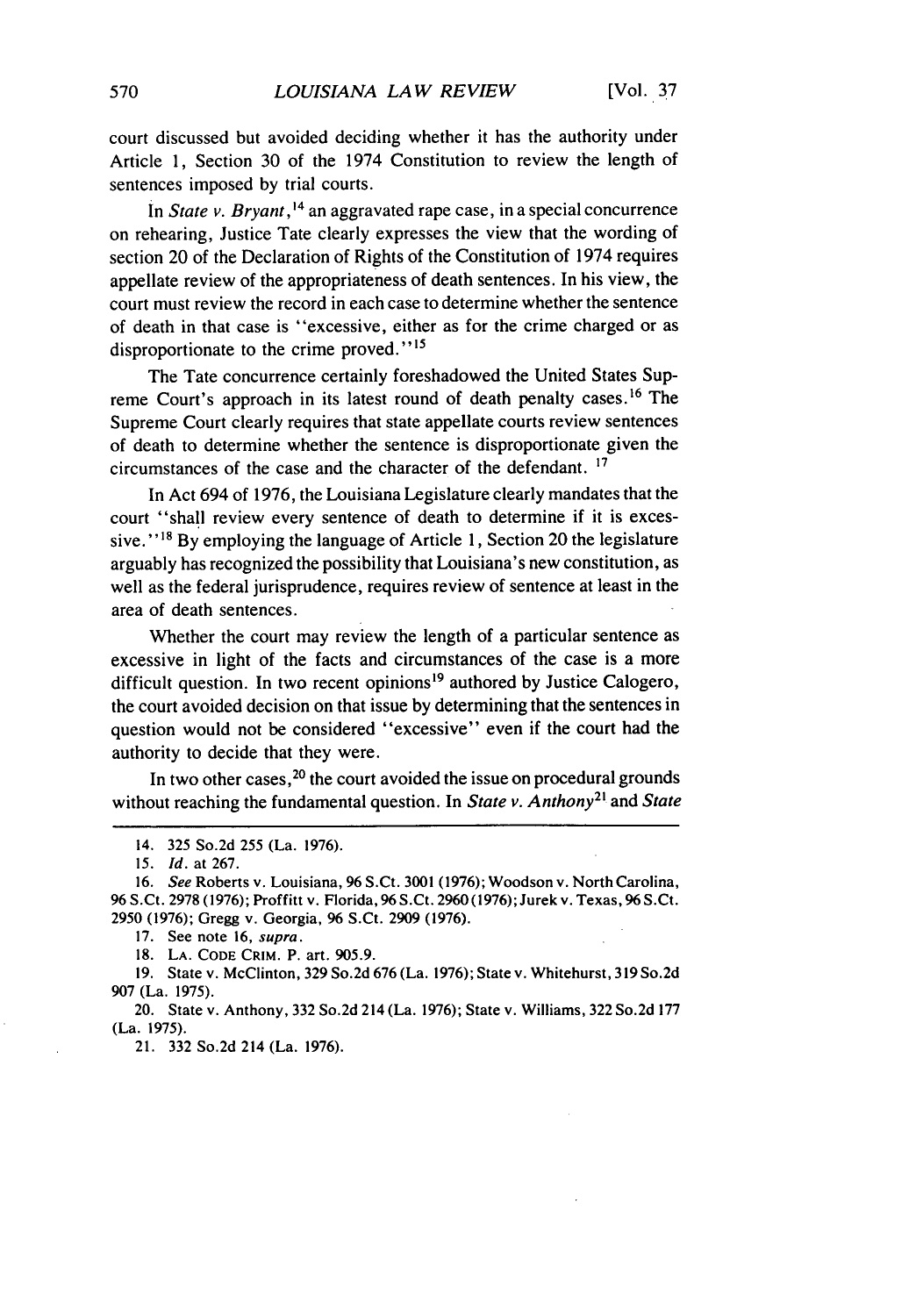v. *Williams22* the defendants challenged for the first time on appeal the length of their sentences on the ground that the sentences were excessive under the circumstances. In both cases, the court found that the failure to object at the time of sentence as required by article 841 precluded deciding whether the sentences constituted an excessive penalty. Even if the court can review the length of sentence, an "excessive" sentence is not an "error discoverable by a mere inspection of the pleadings and proceedings and without inspection of the evidence." $2<sup>3</sup>$  Thus, without contemporaneous objection 24 at sentencing and assignment of error, the issue is not before the court.

If the court decides that it has the authority and duty to review the length of sentences, $25$  the record on which such complaints are to be reviewed will become a serious problem. Where there has been a trial, the circumstances of the offense will presumably have been presented by the testimony of witnesses. But the defendant's character may not have been placed at issue and little information on that critical issue may appear. In cases of guilty pleas, there will normally be no record regarding the character and propensities of the offender or the circumstances of the offense. There could be no basis in many cases for determining whether or not a sentence is excessive in the absence of a presentence report unless some sort of sentencing hearing is held. Under present law presentence investigations are not required in all cases<sup>26</sup> and, when conducted, their contents are not available to the defense. 27 If appellate review of sentencing is to be meaningful, access to presentence reports under court-controlled conditions will be necessary. If a sentencing hearing is required, the guidelines for such hearings must of necessity be delineated by the court in the absence of legislation. As in the case of the capital sentencing hear- ings, $2<sup>8</sup>$  some guidance must be given regarding the rules of evidence to be applied and the manner in which they are to be conducted.

If the court decides that Article I, Section 20 requires some form of review of the length of sentences, either appellate or supervisory, the writer urges the court to consider the extensive exercise of its rulemaking powers to create the review procedure.

<sup>22. 322</sup> So.2d 177 (La. 1975).

<sup>23.</sup> **LA. CODE** CRIM. P. art. 920(2).

<sup>24.</sup> Id. art. 841.

<sup>25.</sup> Some authorities have written that they do. See Hargrave, The Declaration *of* Rights of the Louisiana Constitution of *1974,* 35 LA. L. REV. 1,63 (1974); Jenkins, The Declaration of Rights, 21 LoY. L. REV. 9, 38 (1975).

<sup>26.</sup> **LA. CODE CRIM.** P. art. 875; cf. **FED.** R. CRIM. P. 32.

<sup>27.</sup> *Id.* art 877; cf. **FED.** R. CRIM. P. 32.

<sup>28.</sup> *Id.* art. 905.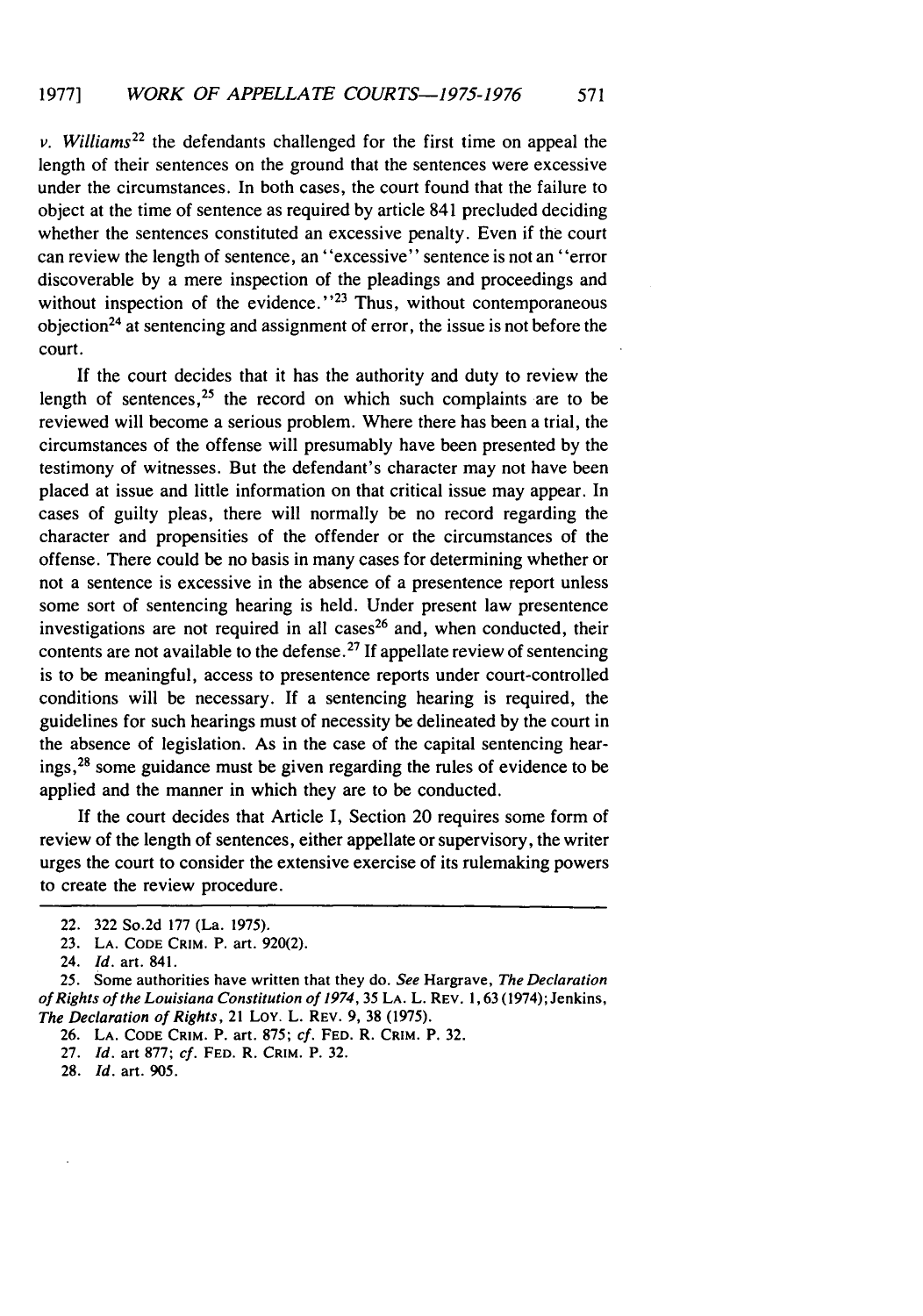# APPEAL-DEATH OF THE DEFENDANT

In *State v. Morris*<sup>29</sup>, the court held that the death of the defendant during the pendency of the appeal results in vacation of the conviction and dismissal of the indictment. Acknowledging the issue as res nova, the court adopted what it termed the majority view.<sup>30</sup> The logic supporting the court's position is compelling since the aims **31** of the criminal law are really not served by affirming a conviction and sentence when the defendant has died. The court felt that a reversal requiring remand for a new trial could not conceivably result in a new trial, and the prosecution would ultimately be dismissed; even an affirmance would not result in the sentence being satisfied. Little would be accomplished by completion of the appellate process. Judicial efficiency dictates that the court's time not be spent on such litigation solely for the purpose of resolving the issues presented.

Accepting the need to dismiss the appeal, the court rejected the state's claim of mootness because of the surviving family's "interest in preserving unstained, the memory of the deceased defendant or his reputation.<sup>'32</sup> With deference, the writer feels that any harm done by conviction is irreparable and that dismissal of the prosecution due solely to the defendant's death does little to preserve the family's memory of the defendant. The issues can be posed more directly. The court should not resolve the merits of defendant's claim for the reasons discussed. Thus, a question of basic fairness arises. The defendant has lost his life and the appeal must be dismissed for reasons of judicial economy. In losing his life, he should not also forfeit his appeal.

The court creates a sort of judicial pardon as a result of the defendant's death following conviction but prior to the completion of appellate litigation. This is a clear, practical, and just view.

The logic of the decision may indicate similar results in other contexts. If the defendant's death occurs after conviction but prior to sentence, or after

32. *Id.*

<sup>29. 328</sup> So.2d 65 (La. 1976).

<sup>30.</sup> *See* Annot., 9 A.L.R. 3d 462, 496 (1966); Annot., 83 A.L.R. 2d 864 (1962).

<sup>31.</sup> The court said: "The purposes for enforcement of criminal laws are the punishment and reform of the guilty and the protection of the public; the removal of the defendant by death prevents the execution of any sentence in furtherance of these objectives. Further consideration of such a case by the courts is pointless because an affirmance of the conviction would not enable the State to execute the judgment against the deceased. A decision of the appeal would not necessarily produce a vindication of the defendant; appellate disposition, even if reversible error is found, does not guarantee a judgment of acquittal. Often, the appeal results only in a new trial, for which the deceased would be unavailable." 328 So.2d at 67.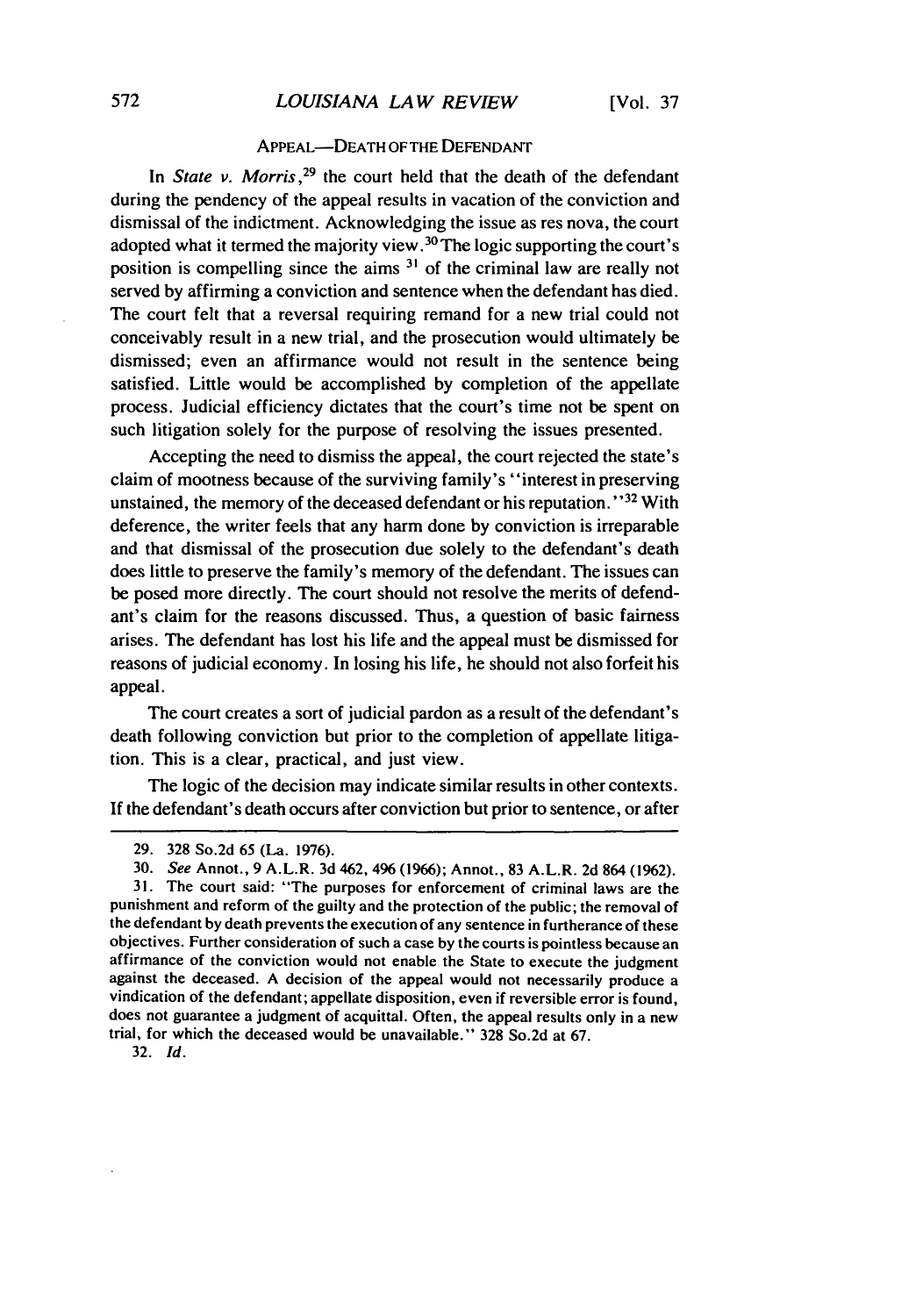sentence but prior to appeal, arguably the same result should follow. The trial court's approach should be the same as the appellate court's. Where the defendant dies prior to sentence, or prior to appeal, the trial court, to be consistent with what appears to be the theory of *Morris,* should grant a new trial and dismiss the prosecution.

Whether the court's approach will be the same when the question is presented in connection with an application for supervisory writs or in connection with collateral attacks on convictions is questionable. However, after writs have been granted by the supreme court, the result may be the same since the court has agreed to hear the case. The same reasons of judicial efficiency dictate no resolution of the merits.<sup>33</sup>

# STATE'S RIGHT To APPEAL PRETRIAL ORDERS

The Code of Criminal Procedure outlines several types of adverse judgments from which the state may appeal. $34$  Under the Constitution of 1921, this article was read in light of the constitutional limitations on the appellate jurisdiction of the Supreme Court of Louisiana. 35 Thus, although article 912B purported to permit state appeals from all judgments quashing indictments such was never the case. 36 Under Article VII, Section 10 of the 1921 Constitution, there was no such right of appeal by the state in misdemeanor cases unless the motion to quash was based on a ruling declaring a state statute unconstitutional **. <sup>3</sup>**Thus, it has always been necessary to read article 912B against the constitution's limitations on the court's appellate jurisdiction.

In *State v. James*,<sup>38</sup> without either party raising the issue, the court found similar but even more extensive limitations on its appellate jurisdiction in Article V, Section 5 of the 1974 Constitution. The court noted that it has appellate jurisdiction where the defendant has been convicted of a felony, or, in misdemeanor cases, where a fine exceeding \$500 or imprisonment exceeding six months has actually been imposed. The court noted that the constitution gives the legislature of Louisiana a free hand to expand the defendant's rights to appeal to the supreme court.<sup>39</sup>

<sup>33.</sup> But if the state files with the court a certified death certificate in opposition to the granting of writs, the writer cannot discern whether the logic of *Moms* dictates denial of writs, leaving the conviction intact, or granting of writs and summary reversal to dismiss charges.

<sup>34.</sup> **LA. CODE CRIM.** P. art. 912.

<sup>35.</sup> *See* State v. Murphy, 254 La. 873, 227 So.2d 915 (1969).

<sup>36.</sup> *Id.*

<sup>37.</sup> *Id.*

<sup>38. 329</sup> So.2d 713 (La. 1976).

<sup>39.</sup> **LA. CONsT.** art. V, § **5E.**